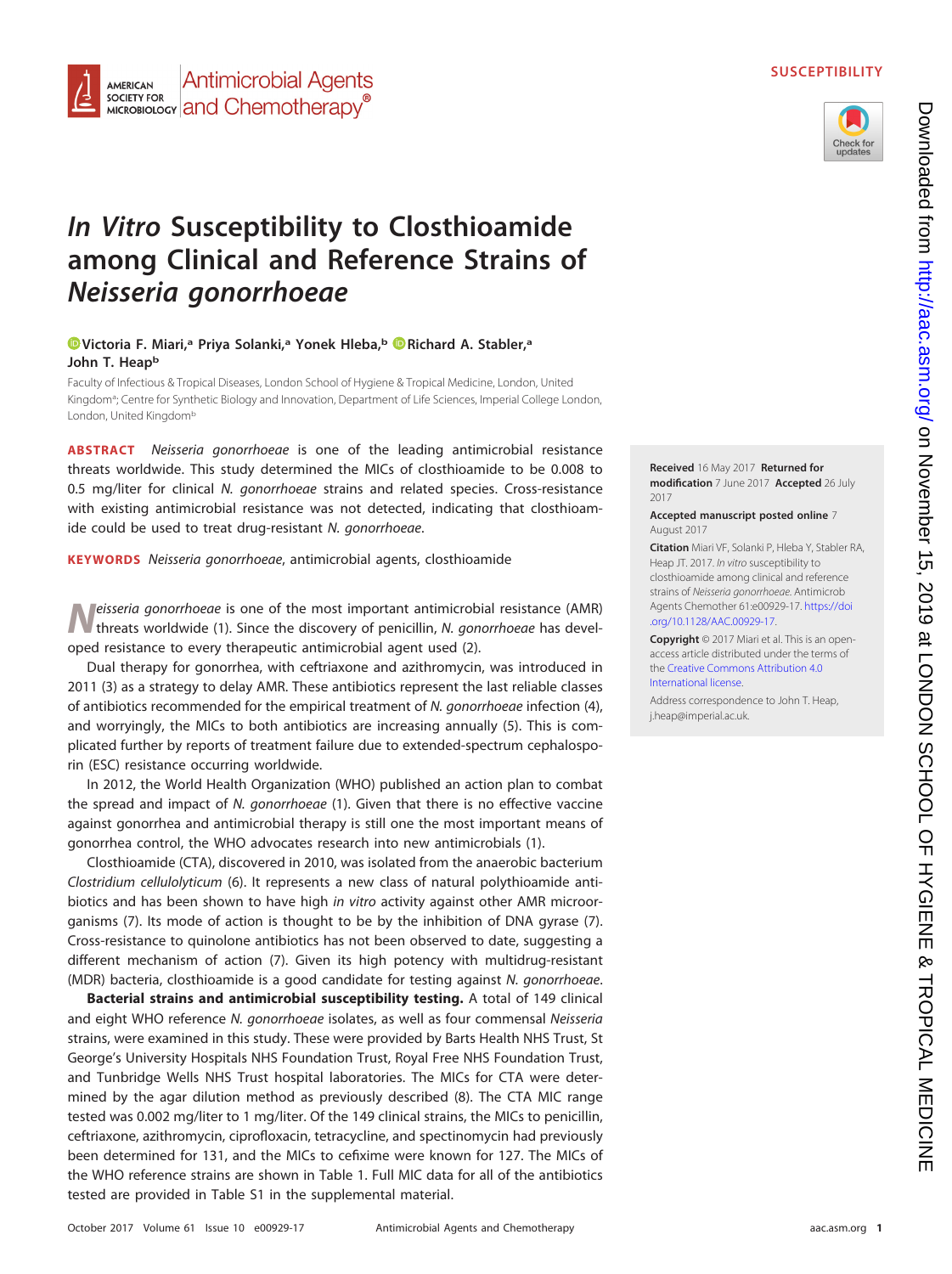<span id="page-1-0"></span>TABLE 1 MICs of WHO gonococcal reference strains<sup>a</sup>

| WHO N. gonorrhoeae<br>strain or breakpoint | MIC (mg/liter) for: |            |            |                |            |            |            |            |  |
|--------------------------------------------|---------------------|------------|------------|----------------|------------|------------|------------|------------|--|
|                                            | <b>PEN</b>          | <b>CFX</b> | <b>CRO</b> | <b>AZI</b>     | <b>CIP</b> | <b>TET</b> | <b>SPE</b> | <b>CTA</b> |  |
| F                                          | 0.032               | < 0.016    | < 0.002    | 0.125          | 0.004      | 0.25       | 32         | 0.063      |  |
| G                                          | 0.5                 | < 0.16     | 0.008      | 0.25           | 0.125      | 32         | 16         | 0.063      |  |
| K                                          | 2                   | 0.5        | 0.064      | 0.25           | >32        | 2          | 16         | 0.5        |  |
| L                                          | 2                   | 0.25       | 0.125      | 0.5            | >32        | 4          | 16         | 0.125      |  |
| M                                          | 8                   | < 0.016    | 0.012      | 0.25           | 2          |            | 16         | 0.125      |  |
| N                                          | 8                   | < 0.016    | 0.004      | 0.125          | 4          | 16         | 16         | 0.125      |  |
| O                                          | >32                 | 0.016      | 0.032      | 0.25           | 0.008      |            | >1,024     | 0.063      |  |
| P                                          | 0.25                | < 0.016    | 0.004      | $\overline{2}$ | 0.004      | 0.5        | 16         | 0.125      |  |
| MIC breakpoint                             | 2                   | 0.25       | 0.25       | 2              |            | 2          | 128        | <b>NA</b>  |  |

aMICs determined by the World Health Organization (WHO) for penicillin (PEN), cefixime (CFX), ceftriaxone (CRO), azithromycin (AZI), ciprofloxacin (CIP), tetracycline (TET), spectinomycin (SPE). Closthioamide (CTA) MICs were determined by agar dilution in this study. NA, not applicable.

**CTA synthesis.** Closthioamide was synthesized according to the route described by Hertweck and coworkers [\(9,](#page-3-8) [10\)](#page-3-9). The core of CTA was synthesized by two consecutive peptide couplings and deprotections onto a 1,3-diaminopropane core with an N-protected beta-alanine, followed by a third peptide coupling to install the aromatic benzoic acid end caps. Thionation with Lawesson's reagent and deprotection under highly acidic conditions yielded CTA in five longest linear steps.

All of the reagents involved in the synthesis of CTA were obtained from Sigma-Aldrich, with the exception of 1-ethyl-3-(3-dimethylaminopropyl)carbodiimide (EDCI), which was obtained from Manchester Organics. All of the reaction solvents used for the synthesis were anhydrous and of the highest grade from Sigma-Aldrich. All of the routine solvents for workup and purification were obtained from VWR. The closthioamide stock solution was prepared at 100 mg/liter in 100% ethanol.

**Statistical analysis.** MIC<sub>50</sub> and MIC<sub>90</sub> were calculated with MIC data from clinical gonococcal strains only. The correlation between MICs for CTA and those for other antibiotics was determined with a Spearman's rank correlation test using STATA 14.2. The correlation coefficient was calculated using MIC data from clinical and reference gonococcal strains.

**CTA susceptibility and cross-resistance to existing antimicrobials.** The CTA MICs for the 149 clinical strains ranged between 0.008 mg/liter and 0.25 mg/liter (Table S1). The numbers of isolates with MICs of 0.008 mg/liter, 0.015 mg/liter, 0.031 mg/liter, 0.063 mg/liter, 0.125 mg/liter, and 0.25 mg/liter were one (1%), six (4%), 14 (9%), 53 (36%), 72 (48%), and three (2%), respectively [\(Fig. 1\)](#page-1-1). The MIC<sub>50</sub> and MIC<sub>90</sub> were 0.063 mg/liter and 0.125 mg/liter, respectively. The CTA MICs of N. lactamica and N. perflava were 0.063 mg/liter and 0.5 mg/liter, respectively, and both N. flavescens strains had MICs of  $>$ 1 mg/liter.

No significant correlation was identified between the MICs of the tested antibiotics. MICs for CTA and ciprofloxacin, a fluoroquinolone, had a correlation coefficient of 0.07



<span id="page-1-1"></span>**FIG 1** Susceptibility of gonococcal isolates to closthioamide (CTA). CTA was tested on 149 clinical gonococcal strains (range tested was 0.002 mg/liter to 1 mg/liter).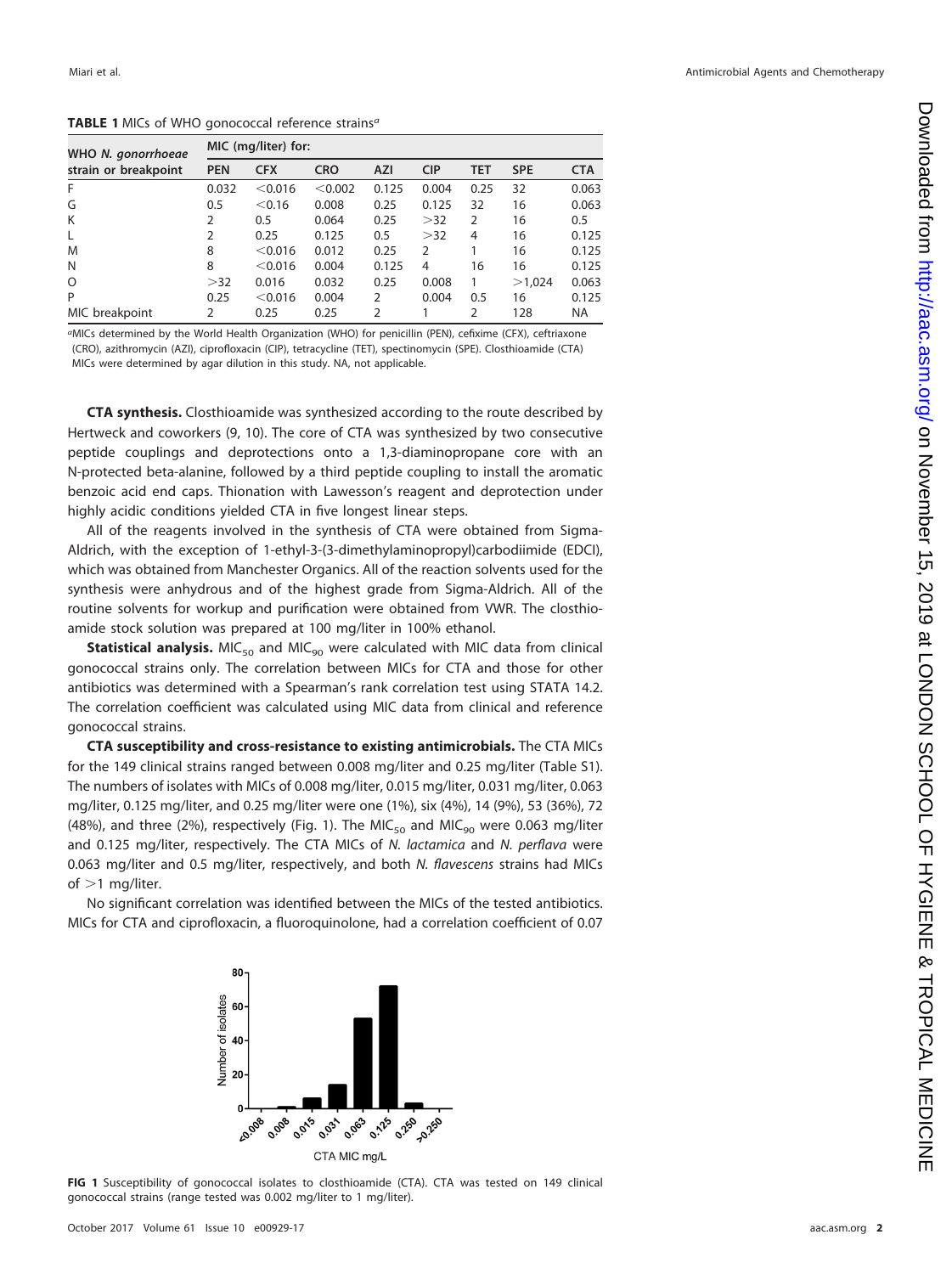

<span id="page-2-0"></span>**FIG 2** Correlation between CTA and ciprofloxacin MICs. MIC data for CTA and ciprofloxacin from 139 clinical strains were used to calculate a correlation coefficient  $(R<sup>2</sup>)$  of 0.07.

[\(Fig. 2\)](#page-2-0). The numbers of isolates for each combination of CTA and ciprofloxacin MICs are shown in [Table 2.](#page-2-1) MICs for azithromycin had the highest correlation with CTA MICs with an  $R^2$  0.48.

The imminent threat of untreatable gonorrhea is a global problem that urgently requires the development of new antimicrobial agents. In this study, the novel antimicrobial CTA inhibited the growth of 146/149 (98%) clinical gonococcal strains at  $\leq$  0.125 mg/liter, suggesting the use of a low concentration for a therapeutic dose would reduce any potential toxicity. Importantly, isolates resistant to ciprofloxacin and the first-line therapeutic agents ceftriaxone and azithromycin are as susceptible to CTA as strains sensitive to these antibiotics, suggesting CTA could be effective clinically against MDR N. gonorrhoeae strains. Closthioamide activity against N. gonorrhoeae is comparable to its activity against other AMR organisms [\(7\)](#page-3-6).

The CTA mode of action has been linked to DNA gyrase, which is also a target for fluoroquinolones, suggesting the potential for cross-resistance with antibiotics such as ciprofloxacin. However, the analysis of the clinical isolates demonstrated no correlation between MICs of the two antibiotics. This is also supported by a study by Chiriac et al.,

| <b>Ciprofloxin MIC</b><br>(mg/liter) | No. of isolates with CTA MIC (mg/liter) of: | Total no.   |                |          |                |              |              |                |
|--------------------------------------|---------------------------------------------|-------------|----------------|----------|----------------|--------------|--------------|----------------|
|                                      | 0.008                                       | 0.015       | 0.031          | 0.063    | 0.125          | 0.25         | 0.5          | of isolates    |
| 0.002                                | $\mathbf 0$                                 | 0           | $\overline{2}$ | 1        | 3              | 1            | $\mathbf{0}$ | $\overline{7}$ |
| 0.003                                | $\Omega$                                    | 0           | 1              | 6        | 8              | $\mathbf{0}$ | $\Omega$     | 15             |
| 0.004                                | $\Omega$                                    | 1           | 1              | 10       | 6              | $\Omega$     | $\Omega$     | 18             |
| 0.006                                | ი                                           | 2           | 3              | 7        | 6              | 1            | 0            | 19             |
| 0.008                                | Ω                                           | 0           | 3              | 6        | 14             | 0            | 0            | 23             |
| 0.012                                | 0                                           | 0           | 1              | 1        | 4              | 0            | 0            | 6              |
| 0.016                                | $\Omega$                                    | 0           |                | 5        | 1              | 0            | 0            | 7              |
| 0.023                                | ი                                           | 0           | $\Omega$       | 1        | 3              | $\Omega$     | 0            | 4              |
| 0.04                                 | ი                                           | 0           | 0              | 0        | 1              | $\Omega$     | 0            | 1              |
| 0.064                                | ი                                           | 0           | $\Omega$       | $\Omega$ | 1              | 0            | $\Omega$     | 1              |
| 0.094                                | ი                                           | 0           | $\Omega$       | 0        | 1              | $\Omega$     | 0            |                |
| 0.125                                | $\Omega$                                    | 0           | 0              | 1        | 0              | $\Omega$     | 0            |                |
| 0.25                                 | ი                                           | 1           | 0              | 0        | 0              | 0            | $\Omega$     | 1              |
| 1                                    | ი                                           | 0           | 1              | 0        | $\Omega$       | $\Omega$     | 0            |                |
| 1.5                                  | $\Omega$                                    | 0           | 0              | 1        | $\Omega$       | 0            | $\Omega$     |                |
| 2                                    | ი                                           | 0           | 1              | 0        | 2              | 0            | $\Omega$     | 3              |
| 3                                    | ი                                           | 0           | $\Omega$       | 1        | 3              | $\Omega$     | $\Omega$     | $\overline{4}$ |
| 4                                    |                                             |             | $\Omega$       | 2        | 1              | 0            | $\Omega$     | 5              |
| 6                                    | ი                                           | 0           | 0              | 0        | $\overline{2}$ | 0            | 0            | $\overline{2}$ |
| 8                                    | ი                                           | 0           | $\mathbf 0$    | 3        | 0              | $\Omega$     | $\Omega$     | 3              |
| 12                                   | 0                                           | 0           | $\Omega$       | 1        | $\Omega$       | 0            | $\Omega$     | 1              |
| 16                                   | 0                                           | 0           | $\mathbf 0$    |          | $\overline{2}$ | 0            | 0            | 3              |
| 32                                   | $\Omega$                                    | $\mathbf 0$ | $\mathbf 0$    | 4        | 6              | 1            | 1            | 12             |
| Total                                | 1                                           | 5           | 14             | 51       | 64             | 3            | 1            | 139            |

<span id="page-2-1"></span>**TABLE 2** Number of clinical isolates with given combinations of CTA and ciprofloxacin MICs